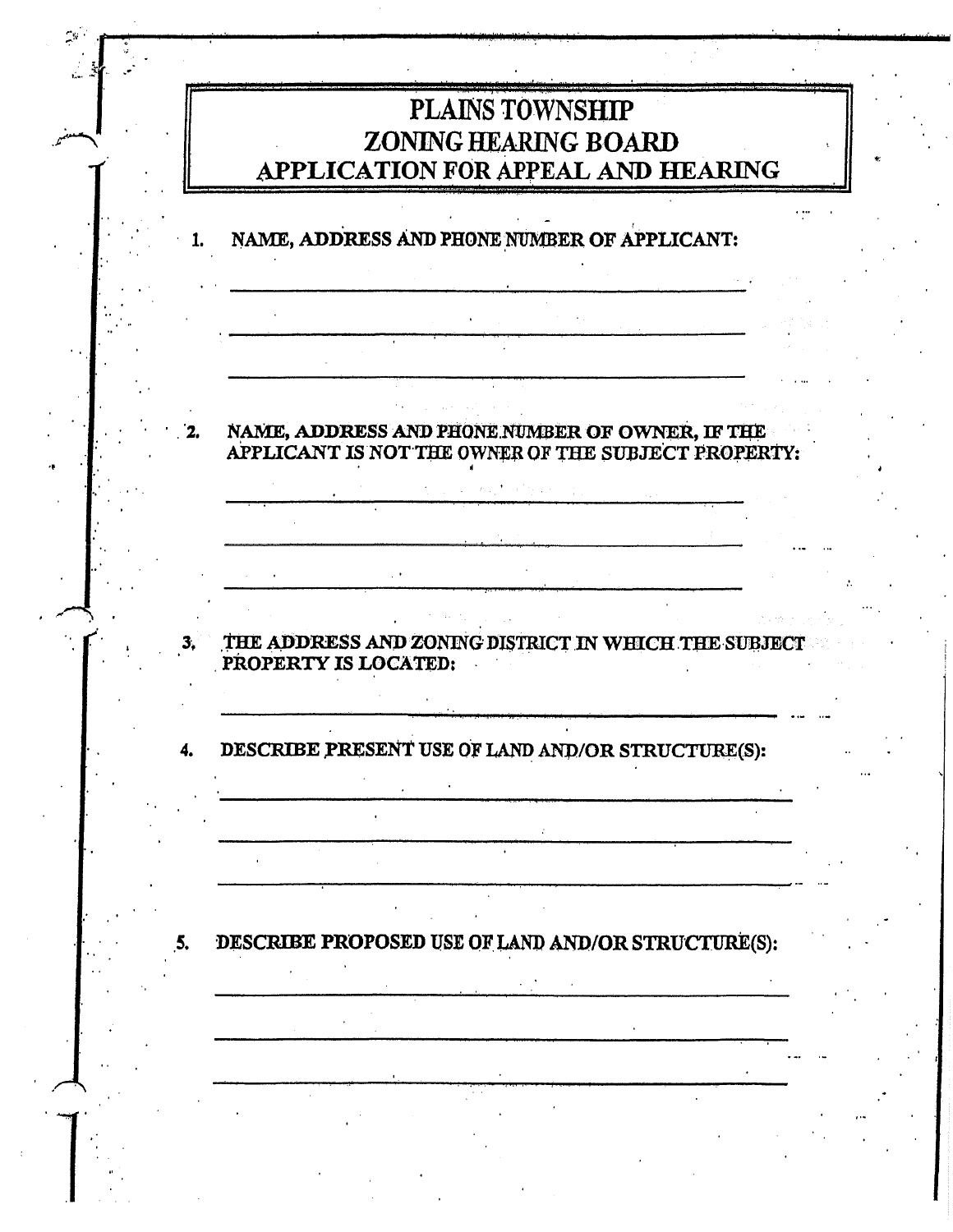| A. |              | TYPE OF APPEAL:                                                                                                                                                              |
|----|--------------|------------------------------------------------------------------------------------------------------------------------------------------------------------------------------|
|    |              | A VARIANCE PER SECTION 1509 OF THE ZONING<br>ORDINANCE.                                                                                                                      |
| B. |              | A SPECIAL EXCEPTION PER SECTION 1510 OF ZONING<br>ORDINANCE.                                                                                                                 |
| C. |              | A REVIEW OF THE DECISION OF THE ZONING OFFICER<br>PER SECTION 1508, SUBSECTIONS (C), (D), and/or (G).                                                                        |
| D. |              | A VALIDITY CHALLENGE BASED UPON SUBSTANTIVE<br>GROUNDS PER SECTION 1508, SUBSECTION (A).                                                                                     |
| E. |              | A VALIDITY CHALLENGE BASED UPON PROCEDURAL<br>GROUNDS PER SECTION 1508, SUBSECTION (B).                                                                                      |
|    |              | CHALLENGE TO THE ZONING HEARING BOARD; ATTACH<br>ADDITIONAL SHEETS IF NECESSARY                                                                                              |
|    |              |                                                                                                                                                                              |
|    |              |                                                                                                                                                                              |
|    |              | A COPY OF YOUR APPLICATION FOR A ZONING PERMIT AND/OR NOTICE<br>OF A ZONING VIOLATION (IF APPLICABLE) AND ANY RELATED<br>INFORMATION FROM ZONING OFFICER MUST ACCOMPANY THIS |
|    | APPLICATION. |                                                                                                                                                                              |